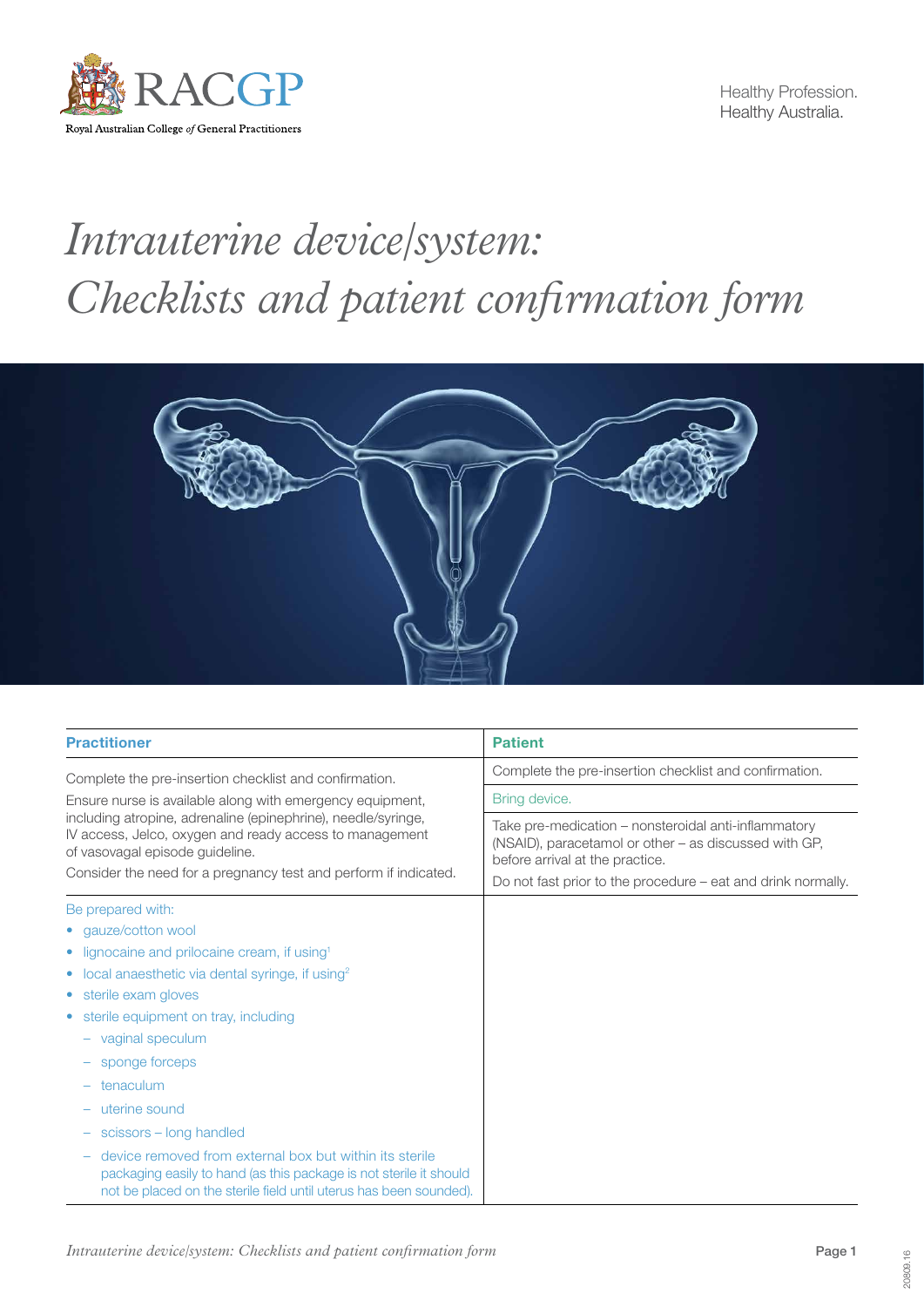

| <b>Practitioner</b>                                                                                                                                                                                                                                                                                                                             | <b>Patient</b> |
|-------------------------------------------------------------------------------------------------------------------------------------------------------------------------------------------------------------------------------------------------------------------------------------------------------------------------------------------------|----------------|
| Take blood pressure before and after procedure and apply a pulse<br>oximeter for the duration of the procedure.                                                                                                                                                                                                                                 |                |
|                                                                                                                                                                                                                                                                                                                                                 | Empty bladder. |
|                                                                                                                                                                                                                                                                                                                                                 | Lie on bed.    |
| Check lighting and instruments.<br>Ensure a good view of cervix by adjusting pillows under<br>patient's buttocks.<br>Perform pelvic examination (PV) to check uterine position.                                                                                                                                                                 |                |
| Consider options to provide additional analgesia during insertion.<br>Refer to Appendix for evidence-based analgesia options and<br>usage details.                                                                                                                                                                                              |                |
| Use sterile technique.                                                                                                                                                                                                                                                                                                                          |                |
| Review insertion technique in package insert.                                                                                                                                                                                                                                                                                                   |                |
| Consider need to wipe excessive discharge or blood from the<br>surface of the cervix with gauze/cotton wool.<br>Stabilise cervix with tenaculum:<br>• tenaculum helps to stabilise the uterus while inserting uterine<br>sound and IUD<br>• mild traction to the tenaculum may also be used to reorient an<br>anteflexed or retroflexed uterus. |                |
| Reassure patient and ensure they are as comfortable as possible<br>before proceeding further.                                                                                                                                                                                                                                                   |                |
| Sound uterine cavity:                                                                                                                                                                                                                                                                                                                           |                |
| insert and remove uterine sound<br>confirm depth of uterus adequate for device<br>- 6 cm for intrauterine system (IUS), Load 375 or TT 380 Short<br>- 7 cm for TT 380 Standard<br>check measurement as soon as removed.                                                                                                                         |                |
| Once IUS or copper IUD has been opened, adjust measurement<br>ring to correct length as sounded and load device.<br>Place device according to manufacturer instructions.<br>Trim strings to 4 cm length - this ensures adequate string length<br>once device has settled into position.<br>Remove tenaculum.<br>۰<br>Remove speculum.<br>۰      |                |
| Make detailed notes of the above, including:<br>sound depth<br>۰<br>device batch number and insert-by date<br>length to which strings were cut<br>۰<br>patient experience of procedure.<br>۰<br>Save this protocol to a shortcut on your software.                                                                                              |                |
| Provide sanitary pad to patient.<br>Take blood pressure again in case of cervical shock and hypotension.                                                                                                                                                                                                                                        |                |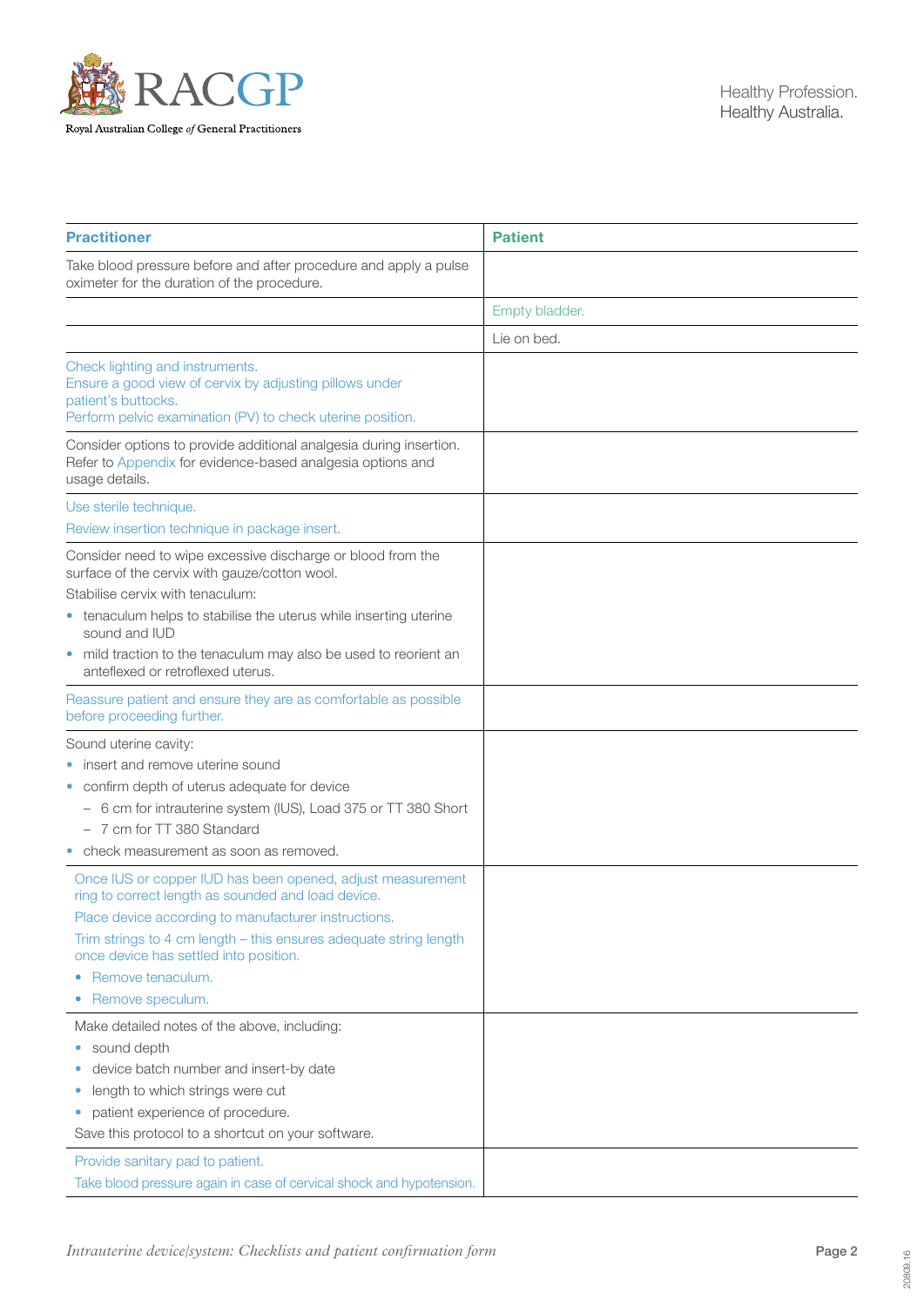

| <b>Practitioner</b>                                                                                                                                                                | <b>Patient</b>                                                          |  |
|------------------------------------------------------------------------------------------------------------------------------------------------------------------------------------|-------------------------------------------------------------------------|--|
| Provide patient with post-insertion instructions and discuss<br>these, reviewing anticipated bleeding pattern and give consumer<br>medicines information (CMI) booklet to patient. | Rest until comfortable.                                                 |  |
| Record remove-by date and place a recall into your computer notes.                                                                                                                 |                                                                         |  |
| Make appointment for four to six weeks' time to have device checked.                                                                                                               |                                                                         |  |
| Complete practitioner post-insertion checklist and confirmation.                                                                                                                   | Discuss post-insertion instructions.                                    |  |
|                                                                                                                                                                                    | Receive CMI booklet.                                                    |  |
|                                                                                                                                                                                    | Make appointment for four to six weeks' time to have<br>device checked. |  |
|                                                                                                                                                                                    | Complete patient post-insertion checklist and confirmation.             |  |

## <span id="page-2-0"></span>Appendix: Evidence-based analgesia options available for IUD/IUS insertion

Local anaesthetic cream, consisting of 2.5% lidocaine and 2.5% prilocaine:

- apply 5 g on the cervix and cervical opening
- allow seven minutes before intrauterine device (IUD)  $in$ sertion<sup>1</sup>

If using local anaesthetic for paracervical block:

- use a dental syringe with a fine (27-gauge) needle
- administer a small volume of local anaesthetic (with or without a vasoconstrictor), one or two 2.2 mL vials of
	- 1% lidocaine
	- 2–3% mepivacaine, or
	- 4% prilocaine
- inject a small amount into the anterior cervical lip to help reduce some of the discomfort caused by the tenaculum
- inject the remainder into the cervicovaginal junction, either laterally or at the 4 and 8 o'clock positions.<sup>2</sup>

Local anaesthetic for intracervical block:

- use a dental syringe with a fine (27-gauge) needle
- administer a small volume of local anaesthetic (with or without a vasoconstrictor) usually only one 2.2 mL vial of
- 1% lidocaine
- 2–3% mepivacaine, or
- 4% prilocaine
- inject at the anterior lip of cervix only or circumferential injection at up to four positions around the ostium of uterus (external os).2

Lidocaine spray:3

- use 10% lidocaine spray
- three puffs to the cervical surface and one puff towards the cervical os
- three minutes before tenaculum placement.

Penthrox inhaler ('green whistle'):4

- load device in accordance with manufacturer's instructions
- advise patient on correct usage
- ensure adequate ventilation
- cease use once device has been inserted
- dispose of device correctly in zip-lock bag provided.